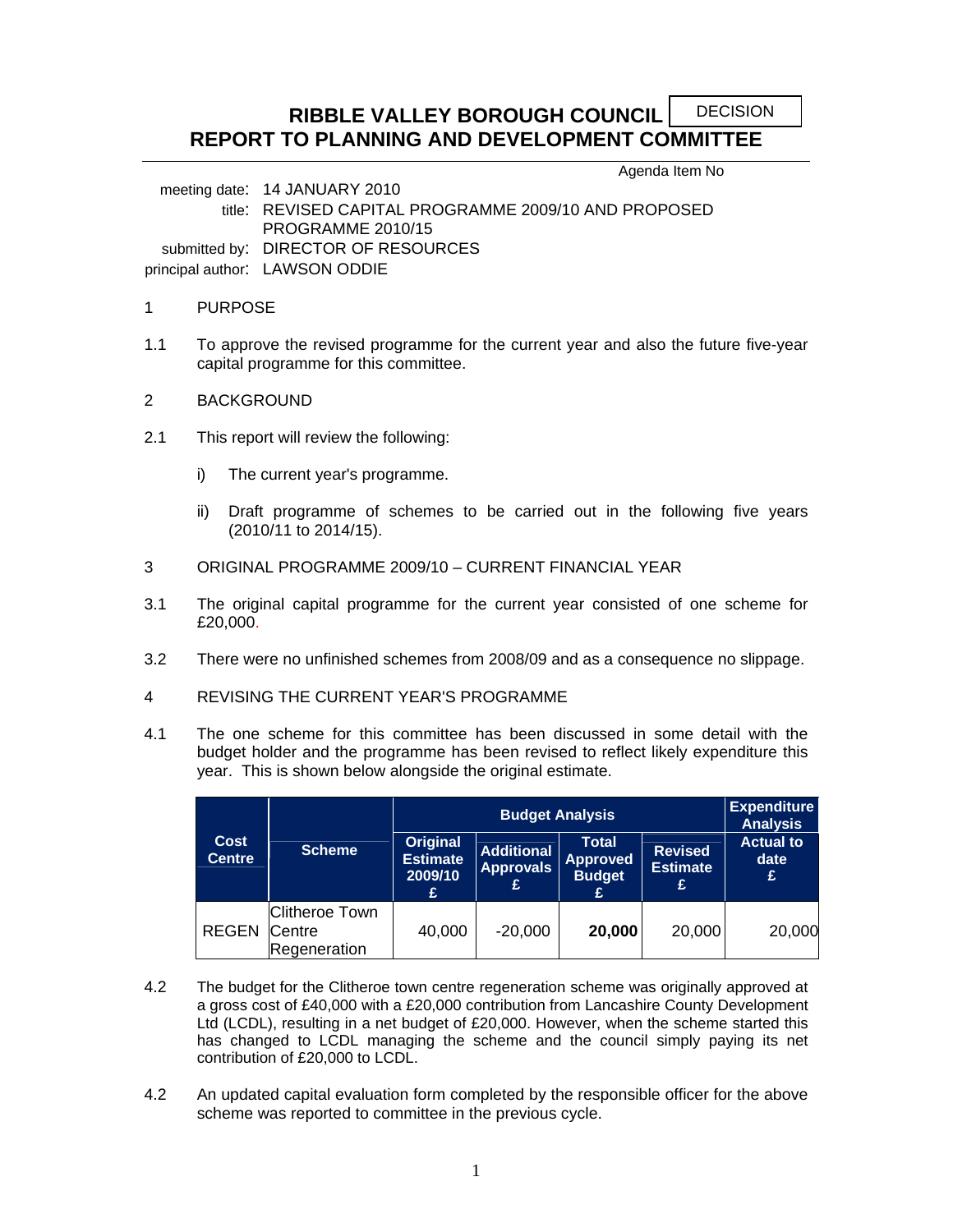- 5 DRAFT PROGRAMME 2010/11 TO 2014/15
- 5.1 Officers have been asked to update the current 5 year programme and submit any new schemes for consideration. The attached booklet shows the schemes for this Committee in detail and how each particular scheme links to the Council's ambitions.
- 5.2 It should be noted that this is a possible programme that will require further consideration by the Budget Working Group and by Policy and Finance Committee who will want to make sure that it is affordable, both in capital and revenue terms.
- 5.3 Members should therefore consider the forward programme as attached and put forward any amendments you may wish to make at this stage.
- 5.4 A summary of the five-year programme for Planning and Development Committee is shown below:

| 2010/11 | 2011/12 | 2012/13 | 2013/14 | 2014/15 | Total   |
|---------|---------|---------|---------|---------|---------|
| 310,000 | 10,000  | 10.000  | 10,000  | 10,000  | 350,000 |

#### 6 RECOMMENDED THAT COMMITTEE

- 6.1 Approve the revised capital programme for 2009/10 as set out in 4.1.
- 6.2 Consider the future five-year programme for 2010/11 to 2014/15 as attached and agree any amendments you wish to make.

FINANCIAL SERVICES MANAGER

PD2-10/LO/AC 5 January 2010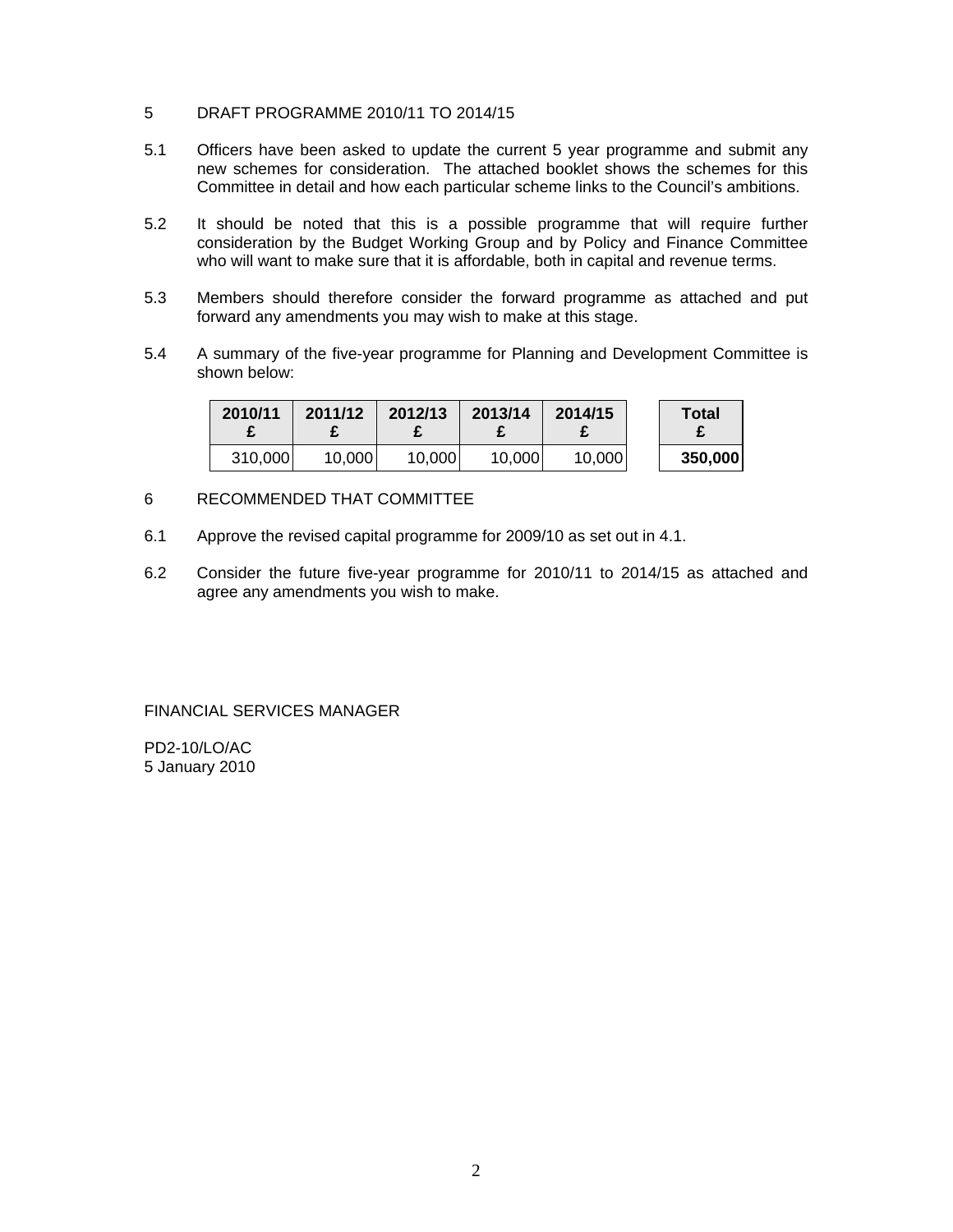## **RIBBLE VALLEY BOROUGH COUNCIL**

# **PLANNING AND DEVELOPMENT COMMITTEE SCHEMES**



### **DRAFT FIVE YEAR CAPITAL PROGRAMME 2010/11 TO 2014/15** \_\_\_\_\_\_\_\_\_\_\_\_\_\_\_\_\_\_\_\_\_\_\_\_\_\_\_\_\_\_\_\_\_\_\_\_\_\_\_\_\_\_\_\_\_\_\_\_\_

## **NEW SCHEMES AS PROPOSED BY SERVICE MANAGERS**

**December 2009**

\_\_\_\_\_\_\_\_\_\_\_\_\_\_\_\_\_\_\_\_\_\_\_\_\_\_\_\_\_\_\_\_\_\_\_\_\_\_\_\_\_\_\_\_\_\_\_\_\_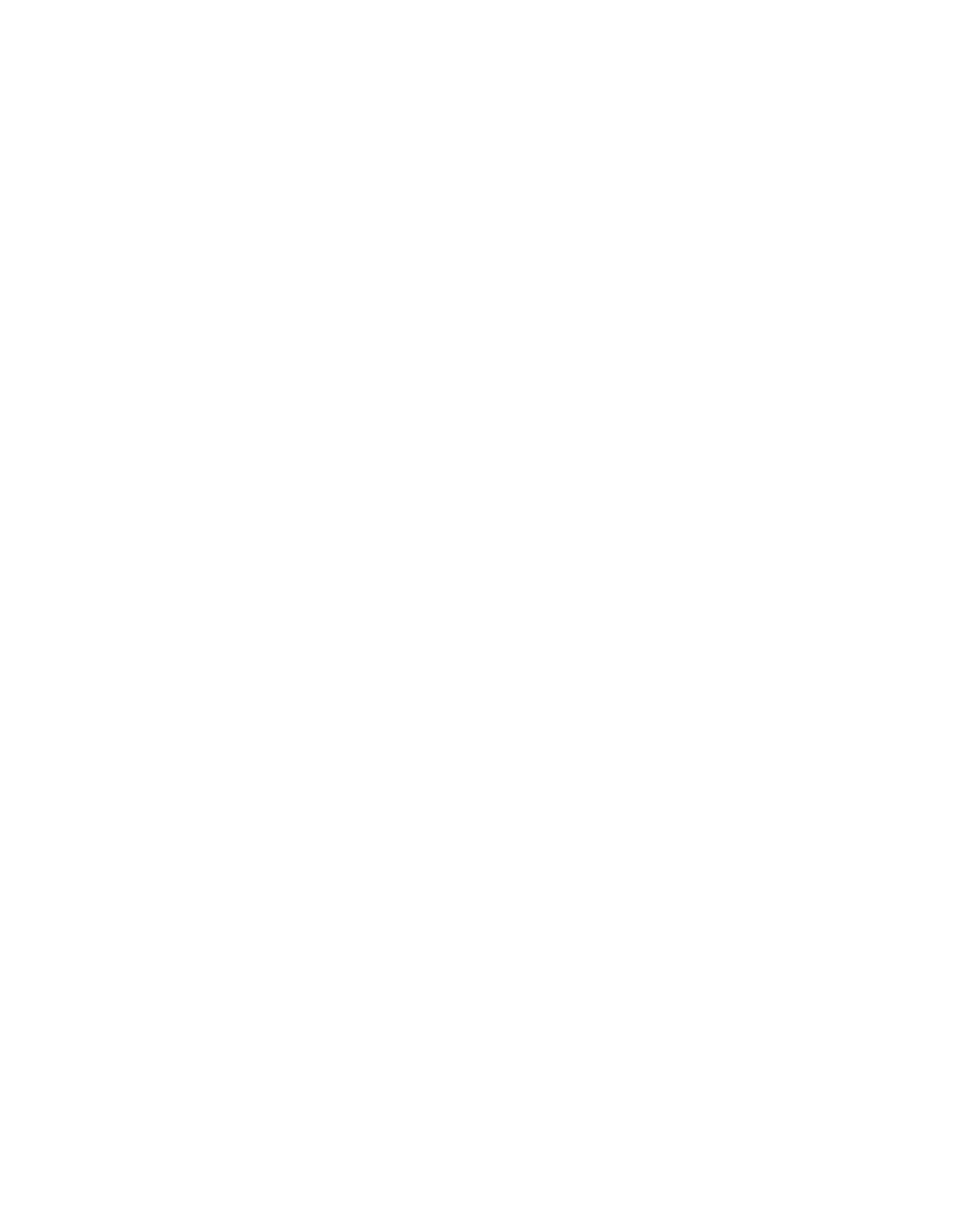#### **DRAFT FIVE-YEAR CAPITAL PROGRAMME: 2010/11 – 2014/15 New Schemes as Proposed by Service Managers**

Service managers have been asked to submit bids for new capital schemes so that they can be considered for inclusion in the council's five-year capital programme.

The bid form asked service managers a range of questions with regard to their proposed schemes in order to aid decision-making. Details of the responses are shown in the following sections.

#### *SCHEME DESCRIPTIONS AND AMBITION LINKS*

Here a description of the scheme is given, together with any links to the council's ambitions. It is also highlighted if there is a Statutory or Legal obligation for the council to complete the scheme.

| <b>Scheme Title</b>                         | <b>Brief Description of Scheme</b>                                                                                                                                                                                                                                                                                                                                                                                                                                                                                                                                                                                                                                                                                                                                                                                                                                                                                                                                                                                                                                                                                                                                                                                                                                                                                                                                                    | <b>Link to</b><br><b>Ambitions</b>                                                                             | <b>Any Statutory</b><br>or Legal<br><b>Obligation?</b>                                                                                                                                                                  |  |  |  |  |  |  |
|---------------------------------------------|---------------------------------------------------------------------------------------------------------------------------------------------------------------------------------------------------------------------------------------------------------------------------------------------------------------------------------------------------------------------------------------------------------------------------------------------------------------------------------------------------------------------------------------------------------------------------------------------------------------------------------------------------------------------------------------------------------------------------------------------------------------------------------------------------------------------------------------------------------------------------------------------------------------------------------------------------------------------------------------------------------------------------------------------------------------------------------------------------------------------------------------------------------------------------------------------------------------------------------------------------------------------------------------------------------------------------------------------------------------------------------------|----------------------------------------------------------------------------------------------------------------|-------------------------------------------------------------------------------------------------------------------------------------------------------------------------------------------------------------------------|--|--|--|--|--|--|
|                                             | <b>PLANNING AND DEVELOPMENT COMMITTEE</b>                                                                                                                                                                                                                                                                                                                                                                                                                                                                                                                                                                                                                                                                                                                                                                                                                                                                                                                                                                                                                                                                                                                                                                                                                                                                                                                                             |                                                                                                                |                                                                                                                                                                                                                         |  |  |  |  |  |  |
| <b>Economic Development</b>                 |                                                                                                                                                                                                                                                                                                                                                                                                                                                                                                                                                                                                                                                                                                                                                                                                                                                                                                                                                                                                                                                                                                                                                                                                                                                                                                                                                                                       |                                                                                                                |                                                                                                                                                                                                                         |  |  |  |  |  |  |
| <b>Barrow Brook</b><br><b>Business Park</b> | Proposal is to aquire land and develop office space<br>as a gateway scheme to lead development activity at<br>Barrow Brook. Working jointly with Lancashire<br>County Developments Ltd and Pennine Lancashire<br>Development Company this is part of a larger<br>proposal to support activity at this key strategic site.<br>This was an outcome from the work our consultants<br>(BE Group) undertook that examined employment<br>land and the measures needed to support the local<br>economy. Capital funding will support site assembly<br>and scheme development. Whilst it is intended that<br>funding will be sought from the NWDA and Pennine<br>Lancashire Partnership to complete the project there<br>is a need to support development work to the next<br>stage.<br>The LCDL board have agreed to provide £25,000<br>and this Council is being asked to match to give a<br>total project cost for stage 1 of £50,000. The project<br>will lead to the provision of 25000sq feet of modern<br>serviced office space as a flagship scheme.<br>The second stage of the project would be to acquire<br>land either through further partnership working or if<br>appropriate by direct acquisition by the Council.<br>Provision should be made for up to £275,000 to be<br>available to purchase from a number of site options,<br>most likely to be available at Barrow Brook | To be a well<br>managed<br>council providing<br>efficient services<br>based on<br>identified<br>customer needs | Government<br>guidance<br>promotes the<br>development of<br>brown-field sites<br>and encourages<br>local authorities<br>to support<br>sustainable<br>development<br>through<br>appropriate<br>regeneration<br>activity. |  |  |  |  |  |  |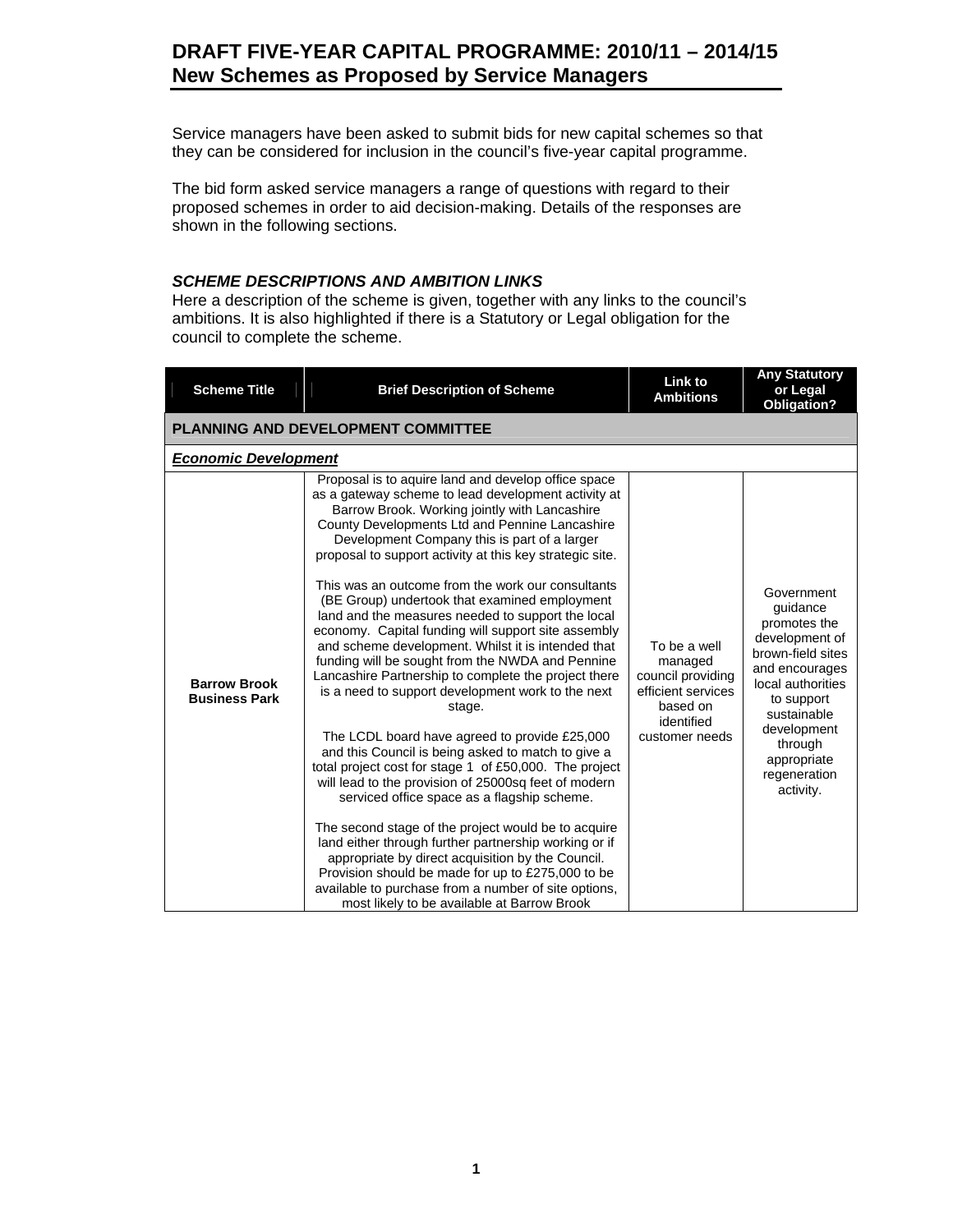| <b>Scheme Title</b>                   | <b>Brief Description of Scheme</b>                                                                                                                                                                                                                                                                                                                                                                                                                                                                                                                                                                 | <b>Link to</b><br><b>Ambitions</b>                                                                             | <b>Any Statutory</b><br>or Legal<br><b>Obligation?</b>                                                                                                                 |
|---------------------------------------|----------------------------------------------------------------------------------------------------------------------------------------------------------------------------------------------------------------------------------------------------------------------------------------------------------------------------------------------------------------------------------------------------------------------------------------------------------------------------------------------------------------------------------------------------------------------------------------------------|----------------------------------------------------------------------------------------------------------------|------------------------------------------------------------------------------------------------------------------------------------------------------------------------|
| <b>Actions for Towns</b><br>Programme | The actions for towns programme is intended to<br>build on work undertaken to support the key service<br>centres economic well being. Individual action plans<br>and studies are being developed for Clitheroe,<br>Longridge and Whalley with the intention of focusing<br>actions, funding bids and existing resources to<br>ensure thriving market towns.<br>Whilst key expenditure is likely to be from external<br>bid opportunities or private finance there will be a<br>need to ensure an element of pump priming can be<br>undertaken or in some cases small elements of<br>match funding. | To be a well<br>managed<br>council providing<br>efficient services<br>based on<br>identified<br>customer needs | Government<br>quidance looks<br>to local planning<br>authorities to<br>secure<br>improvements to<br>their key town<br>centres and to<br>seek to protect<br>and enhance |
|                                       | Whilst programmes are still being developed which<br>include a range of potential activities including<br>physical development, streetscape and<br>enhancement schemes it is important that council<br>has some provision in place to support its objectives<br>for the service centres.                                                                                                                                                                                                                                                                                                           |                                                                                                                | their vitality and<br>viability.                                                                                                                                       |

#### *PERFORMANCE, EFFICIENCY AND CONSULTATION*

Service managers were asked for details of performance indicators that would be impacted by the proposed schemes, how the general performance of the service would be changed, any efficiency or value for money identified and any consultation that has been carried out, or is planned.

| <b>Scheme Title</b>                         | <b>Performance</b><br><b>Management</b>                                                                                                                                                                                                                                                                                                                 | <b>Efficiency and Value for</b><br><b>Money</b> | <b>Consultation</b>                                                                                                                                                                                                                                                                                                                                                  |  |  |  |  |
|---------------------------------------------|---------------------------------------------------------------------------------------------------------------------------------------------------------------------------------------------------------------------------------------------------------------------------------------------------------------------------------------------------------|-------------------------------------------------|----------------------------------------------------------------------------------------------------------------------------------------------------------------------------------------------------------------------------------------------------------------------------------------------------------------------------------------------------------------------|--|--|--|--|
| <b>PLANNING AND DEVELOPMENT COMMITTEE</b>   |                                                                                                                                                                                                                                                                                                                                                         |                                                 |                                                                                                                                                                                                                                                                                                                                                                      |  |  |  |  |
|                                             | <b>Economic Development</b>                                                                                                                                                                                                                                                                                                                             |                                                 |                                                                                                                                                                                                                                                                                                                                                                      |  |  |  |  |
| <b>Barrow Brook</b><br><b>Business Park</b> | This scheme supports<br>indicators related to<br>supporting the<br>regeneration of Market<br>Towns, and objectives to<br>encourage economic<br>activity to increase<br>business and<br>employment.<br>Residents would see<br>underused sites<br>developed and have the<br>potential to benefit from<br>increased local economic<br>activity and growth. | Not a direct impact                             | This project was identified in the<br>BE Group study on employment<br>land and the local economy,<br>jointly commissioned with LCDL.<br>In preparing the study a series of<br>events were held to consult with<br>different elements of the<br>community and inform the<br>consultant's conclusions. The<br>study report was also subject to<br>public consultation. |  |  |  |  |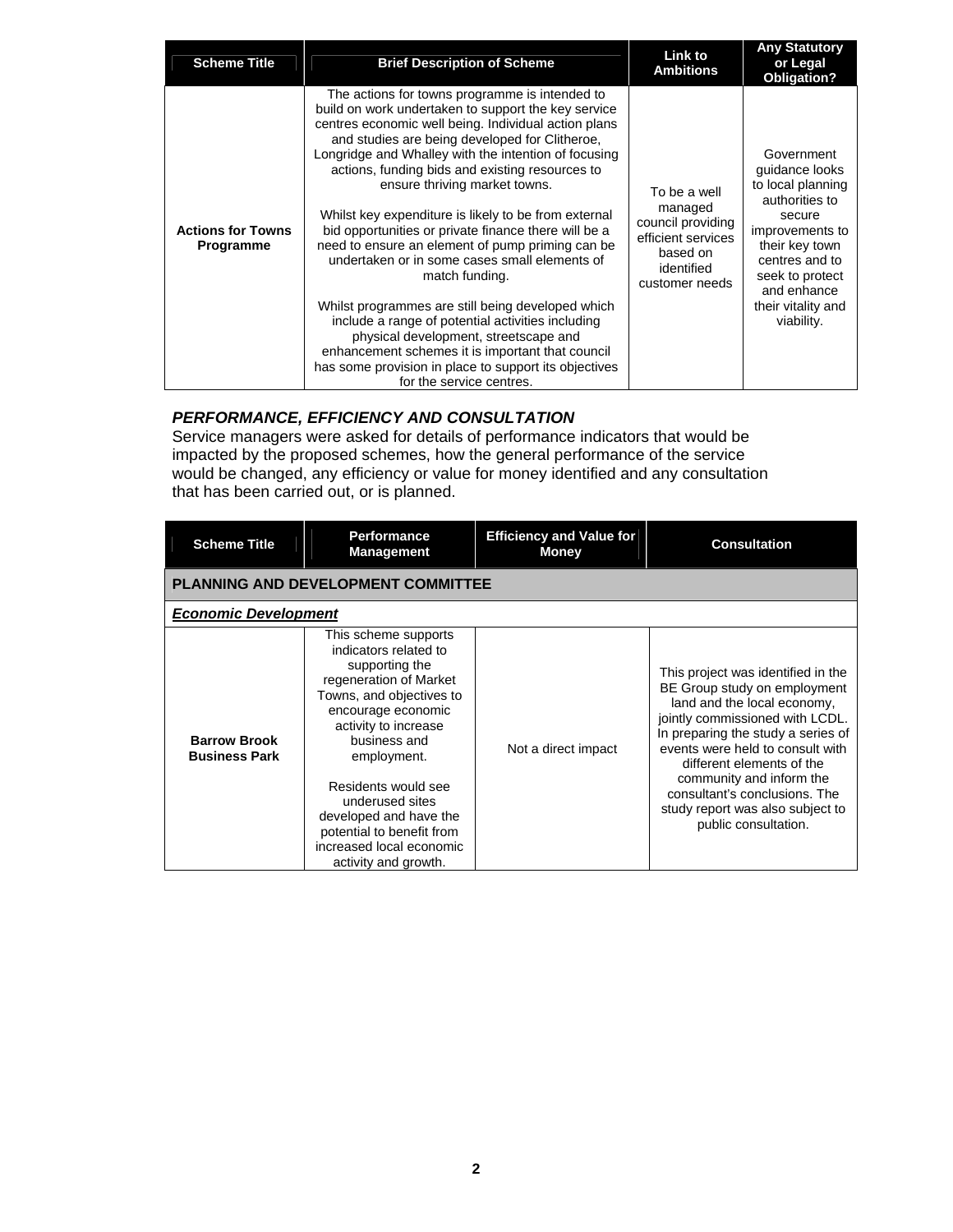| <b>Scheme Title</b>                   | <b>Performance</b><br><b>Management</b>                                                                                                                                                                                                                                                                                                                                                                                                                                                                                                                                                                                                                                                                                                                                            | <b>Efficiency and Value for</b><br><b>Money</b>                                                                                                                | <b>Consultation</b>                                                                                                                                                                                                                                                                                                                                                                                                                                                                                                                                                                              |
|---------------------------------------|------------------------------------------------------------------------------------------------------------------------------------------------------------------------------------------------------------------------------------------------------------------------------------------------------------------------------------------------------------------------------------------------------------------------------------------------------------------------------------------------------------------------------------------------------------------------------------------------------------------------------------------------------------------------------------------------------------------------------------------------------------------------------------|----------------------------------------------------------------------------------------------------------------------------------------------------------------|--------------------------------------------------------------------------------------------------------------------------------------------------------------------------------------------------------------------------------------------------------------------------------------------------------------------------------------------------------------------------------------------------------------------------------------------------------------------------------------------------------------------------------------------------------------------------------------------------|
| <b>Actions for Towns</b><br>Programme | Indicators related to<br>supporting the<br>regeneration of market<br>towns as sustainable<br>service centres and<br>encouraging economic<br>activity to increase<br>business and<br>employment. It can also<br>contribute to improving the<br>health of people living in<br>the area and increasing<br>opportunities to access<br>cultural activities.<br>Indicators related to<br>conserve the countryside<br>and to enhance the built<br>environment. Schemes<br>can contribute to<br>indicators relating to<br>improving access to and<br>quality of affordable<br>housing in the borough.<br>This project through<br>supporting our service<br>centres will benefit all<br>residents and visitors to<br>Ribble Valley by<br>protecting service delivery<br>in the key centres. | Availability of funding to<br>support bids will help<br>secure external funding<br>where appropriate and<br>delivery of investment from<br>the private sector. | The Clitheroe Town Centre<br>Master plan has been subject to<br>extensive public consultation in<br>its process. Similarly the<br>preparation of Action plans for<br>Longridge and Whalley have<br>undergone engagement and<br>consultation.<br>Action to support the service<br>centres is identified within the<br>adopted Economic Strategy<br>which was subject to public<br>consultation.<br>The work that underpins the<br>strategy and action planning<br>process carried out by the BE<br>Group within the council's<br>employment land and economic<br>study incorporated consultation. |

#### *KEY DATES, ENVIRONMENTAL IMPACT AND ADDITIONAL INFORMATION*

Here key project dates are provided and the expected life of the asset. Service managers were asked to provide details of what measures they would put in place to minimise the impact of their proposed scheme on the environment. Where additional supporting information was provided this is also shown here.

| <b>Scheme Title</b>                         | <b>Start Date and</b><br><b>Milestones</b>                                                                                                                              | <b>Useful Economic</b><br>Life                                                                                                                                              | <b>Environmental</b><br>Impact                                                                                                                                                                                                                                                                  | <b>Additional information</b>                                                                                                                                                  |  |  |  |  |
|---------------------------------------------|-------------------------------------------------------------------------------------------------------------------------------------------------------------------------|-----------------------------------------------------------------------------------------------------------------------------------------------------------------------------|-------------------------------------------------------------------------------------------------------------------------------------------------------------------------------------------------------------------------------------------------------------------------------------------------|--------------------------------------------------------------------------------------------------------------------------------------------------------------------------------|--|--|--|--|
|                                             | PLANNING AND DEVELOPMENT COMMITTEE                                                                                                                                      |                                                                                                                                                                             |                                                                                                                                                                                                                                                                                                 |                                                                                                                                                                                |  |  |  |  |
| <b>Economic Development</b>                 |                                                                                                                                                                         |                                                                                                                                                                             |                                                                                                                                                                                                                                                                                                 |                                                                                                                                                                                |  |  |  |  |
| <b>Barrow Brook</b><br><b>Business Park</b> | April 2010 for<br>stage one.<br>Land<br>acquisition and<br>development<br>anticipated to<br>commence by<br>end of 2010<br>with completion<br>$12 - 18$ months<br>later. | Specifically stage one<br>of this project would<br>provide basis on<br>which to develop<br>wider scheme<br>including acquisition.<br>Stage two would be<br>land acquisition | The scheme is to<br>fund professional<br>fees to develop<br>the scheme as<br>stage one.;<br>including<br>environmental<br>issues to be<br>addressed in the<br>planning<br>application.<br>Acquiring land<br>will enable the<br>Council to<br>promote re-use<br>of previously<br>developed land. | The LCDL board have<br>agreed to provide £25,000 of<br>funding towards stage 1<br>The £25,000 stage 1 bid is<br>to act as Ribble Valley BC<br>match funding for the<br>scheme. |  |  |  |  |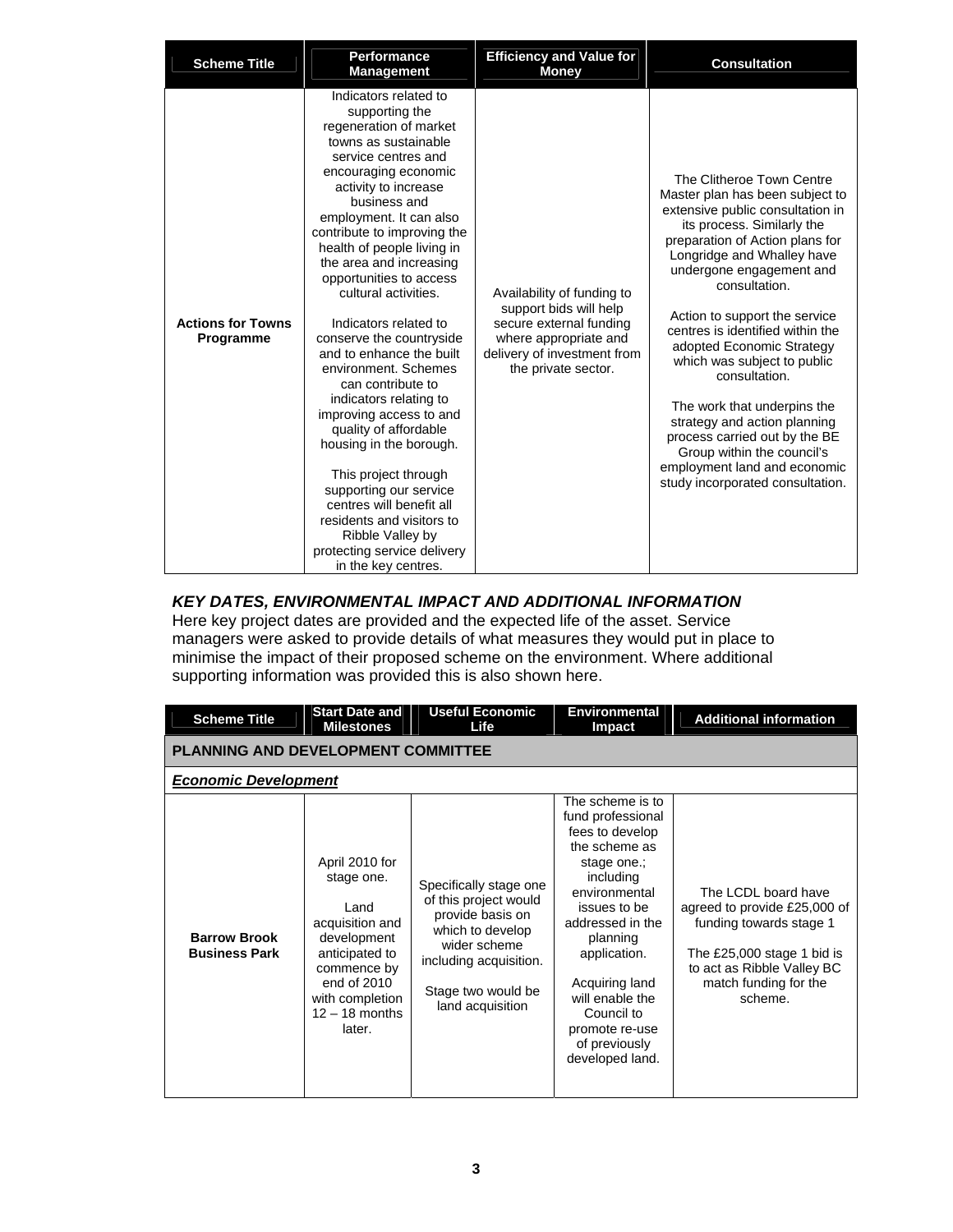| <b>Scheme Title</b>                   | <b>Start Date and</b><br><b>Milestones</b>                                                                                                                                                                                                                                                           | <b>Useful Economic</b><br>Life                                                                                               | <b>Environmental</b><br>Impact                                                          | <b>Additional information</b> |
|---------------------------------------|------------------------------------------------------------------------------------------------------------------------------------------------------------------------------------------------------------------------------------------------------------------------------------------------------|------------------------------------------------------------------------------------------------------------------------------|-----------------------------------------------------------------------------------------|-------------------------------|
| <b>Actions for Towns</b><br>Programme | <b>April 2010</b><br><b>Specific</b><br>programmes of<br>action to be<br>initially<br>delivered over<br>5 year period.<br>Work on the<br>Master plan for<br>Clitheroe and<br>each of the<br>action plans<br>will generate a<br>more detailed<br>plan for<br>separate<br>consideration<br>by members. | This bid will support<br>delivery of a range of<br>actions that will be<br>likely to include<br>different council<br>assets. | Individual<br>projects will be<br>subject to an<br>environmental<br>impact<br>assesment |                               |

#### *FINANCIAL IMPLICATIONS*

Capital and consequential revenue costs were requested from Service Managers, this helped in establishing a whole life cost for the proposed projects. In establishing the whole life cost, managers were also asked to consider any disposal costs of the asset at the end of its useful economic life.

| <b>Scheme Title</b>                         | <b>Capital Implications</b>                                                                                                            | <b>Revenue Implications</b>                                                                                              | <b>Whole Life Cost</b>                                                                                  |  |  |  |  |
|---------------------------------------------|----------------------------------------------------------------------------------------------------------------------------------------|--------------------------------------------------------------------------------------------------------------------------|---------------------------------------------------------------------------------------------------------|--|--|--|--|
|                                             | <b>PLANNING AND DEVELOPMENT COMMITTEE</b>                                                                                              |                                                                                                                          |                                                                                                         |  |  |  |  |
|                                             | <b>Economic Development</b>                                                                                                            |                                                                                                                          |                                                                                                         |  |  |  |  |
| <b>Barrow Brook</b><br><b>Business Park</b> | Stage 1 Capital Costs:<br>£25,000<br>Stage 2 Capital Costs:<br>£275,000<br><b>Total Capital Costs:</b><br>£300,000                     | Revenue implications<br>have been considered.<br>Should any arise they<br>would be met from<br>existing revenue budgets. | Initial Capital Costs: £300,000<br><b>TOTAL WHOLE LIFE COST:</b><br>£300,000                            |  |  |  |  |
| <b>Actions for Towns</b><br>Programme       | <b>Annual Capital Costs:</b><br>£10,000<br>For each year of the 5-<br>year capital programme<br><b>Total Capital Costs:</b><br>£10,000 | None Given                                                                                                               | <b>Total Capital Cost over Five Year</b><br>Period: £50,000<br><b>TOTAL WHOLE LIFE COST:</b><br>£50,000 |  |  |  |  |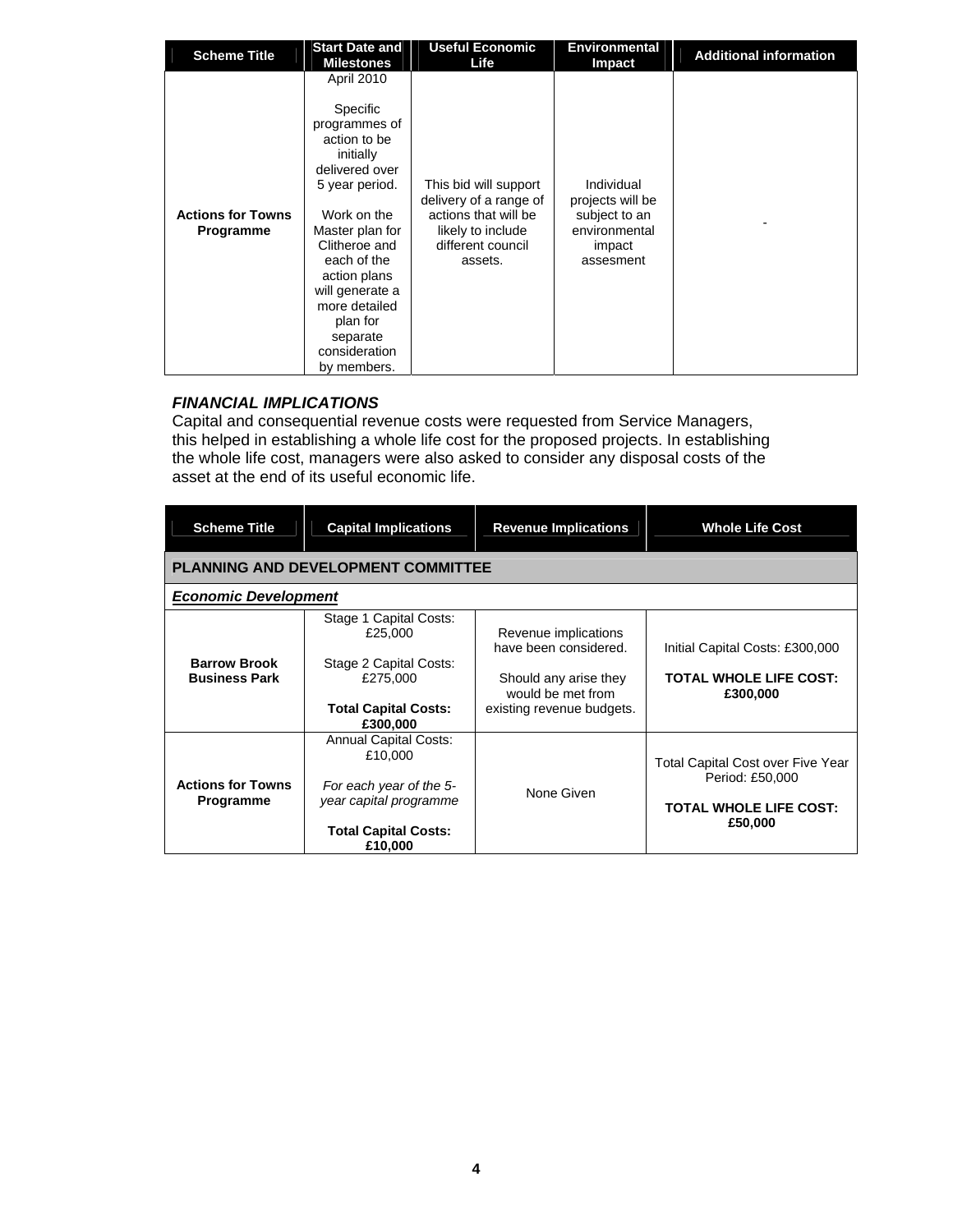#### *RISK ASSESSMENT*

Service Managers were asked to use a PESTLE analysis in order to try to identify any risks and how were also asked how any identified risk may be mitigated.

| <b>Scheme Title</b>                          | <b>Risk Assessment</b>                                                                                                                                                                                                                                                                                                                                                                                                                                                                                                                                                                                                                                                                                                                                                                                                  |
|----------------------------------------------|-------------------------------------------------------------------------------------------------------------------------------------------------------------------------------------------------------------------------------------------------------------------------------------------------------------------------------------------------------------------------------------------------------------------------------------------------------------------------------------------------------------------------------------------------------------------------------------------------------------------------------------------------------------------------------------------------------------------------------------------------------------------------------------------------------------------------|
|                                              | <b>PLANNING AND DEVELOPMENT COMMITTEE</b>                                                                                                                                                                                                                                                                                                                                                                                                                                                                                                                                                                                                                                                                                                                                                                               |
| <b>Economic Development</b>                  |                                                                                                                                                                                                                                                                                                                                                                                                                                                                                                                                                                                                                                                                                                                                                                                                                         |
| <b>Barrow Brook</b><br><b>Business Park</b>  | Political: The scheme would demonstrate support for the local economy<br><b>Economic:</b> The basis of the scheme is to promote economic growth and to help stimulate<br>wider sustainable development in the Ribble Valley<br>Sociological: None Identified<br>Technological: In developing the project energy efficiency and generation technologies will<br>be secured within the design of the scheme<br>Legal: The fees will support further due diligence thereby protecting the council's interests<br>and will support the determination of a planning application.<br>Environmental: Environmental matters will need to be accounted for as part of the<br>application process                                                                                                                                 |
| <b>Actions for Towns</b><br><b>Programme</b> | Political: The proposal will support council ambitions<br>Economic: Projects may need more than the £10000 allocated to each year, actual<br>amounts and timing of requirement will not be known until projects are developed. The<br>programme should allow flexibility to merge years together if required subject to the total<br>amount to be available in the programme.<br>Sociological: None Identified<br><b>Technological:</b> New technology may put pressure on the demands for town centre<br>services.<br>Legal: Projects will clearly need to comply with relevant legislation<br>Environmental: Implications to support aspirations to manage Climate Change should be<br>accounted for within any schemes. Enhancing town centres can reduce the need to travel<br>and support sustainable development. |

#### *CONSEQUENCES IF SCHEME DELAYED PAST PROPOSED DATES OR IF THE SCHEMES IS DELETED*

| <b>Scheme Title</b>                         | <b>Consequences of Scheme DELAY</b>                                                                                                                                                                                      | <b>Consequences of Scheme DELETION</b>                                                                                                                                                                                                                                                   |  |  |
|---------------------------------------------|--------------------------------------------------------------------------------------------------------------------------------------------------------------------------------------------------------------------------|------------------------------------------------------------------------------------------------------------------------------------------------------------------------------------------------------------------------------------------------------------------------------------------|--|--|
|                                             | <b>PLANNING AND DEVELOPMENT COMMITTEE</b>                                                                                                                                                                                |                                                                                                                                                                                                                                                                                          |  |  |
| <b>Economic Development</b>                 |                                                                                                                                                                                                                          |                                                                                                                                                                                                                                                                                          |  |  |
| <b>Barrow Brook</b><br><b>Business Park</b> | Delaying the project may jeopardise LCDL<br>resources being made available to the<br>borough. Could also introduce continued<br>uncertainty to delivery on site and risk loss<br>of potential Development Agency funding | If this scheme is not supported the site would<br>be likely to remain undeveloped and would<br>have to rely upon market conditions and<br>economic recovery to move forward.<br>Continued inactivity on the site leaves the<br>site vulnerable to pressures from housing<br>development. |  |  |
| <b>Actions for Towns</b><br>Programme       | Delay would reduce the opportunity to<br>influence town centre development and<br>implementation of town centre action plans                                                                                             | Council would not be able to fully deliver on<br>town centre aspirations.<br>Risk of declining town centres without<br><i>implementation.</i>                                                                                                                                            |  |  |

#### *IMPACT OF PROPOSED SCHEMES ON FIVE YEAR CAPITAL PROGRAMME*

Shown at Annex One are the proposed schemes for the five-year capital programme, highlighting the key council ambition that each scheme meets.